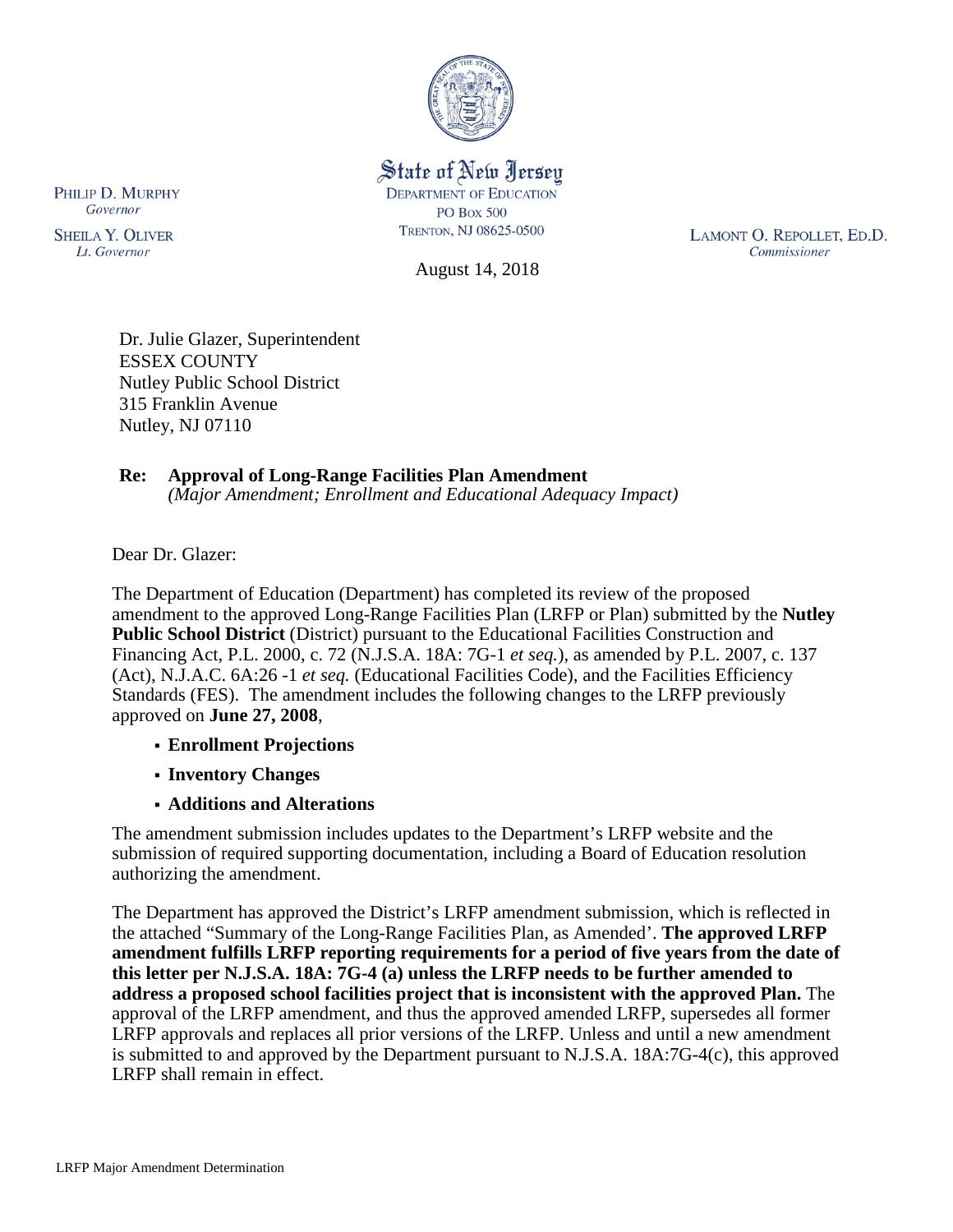Approval of the LRFP, and any projects and costs listed therein, does not imply approval of an individual school facilities project or its corresponding costs and eligibility for State support under the Act. Similarly, approval of the LRFP does not imply approval of portions of the Plan that are inconsistent with the Department's FES and proposed building demolition or replacement. Determination of preliminary eligible costs and final eligible costs will be made at the time of the approval of a particular school facilities project pursuant to N.J.S.A. 18A:7G-5. The District must submit a feasibility study as part of the school facilities project approval process, pursuant to N.J.S.A. 18A:7G-7b, to support proposed building demolition or replacement. The feasibility study should demonstrate that a building might pose a risk to the safety of the occupants after rehabilitation or that rehabilitation is not cost-effective.

Please contact Anthony Brun at the Office of School Facilities, at telephone number (609) 376-3669 or email at [anthony.brun@doe.nj.gov](mailto:anthony.brun@doe.nj.gov) with any questions you may have.

Sincerely,

Bernard E. Piara Jr.

Bernard E. Piaia, Jr. Director, Office of School Facilities

BEP:ab:

Enclosure

c: Lamont O. Repollet, ED.D., Commissioner Joseph Zarra, Interim Executive Essex County Superintendent Karen Yeamans, Nutley Public School District Business Administrator Kenneth Ross, di cara+rubino architects Susan Kutner, Deputy Director, Office of School Planning Anthony Brun, Educational Program Development Specialist, Office of School Facilities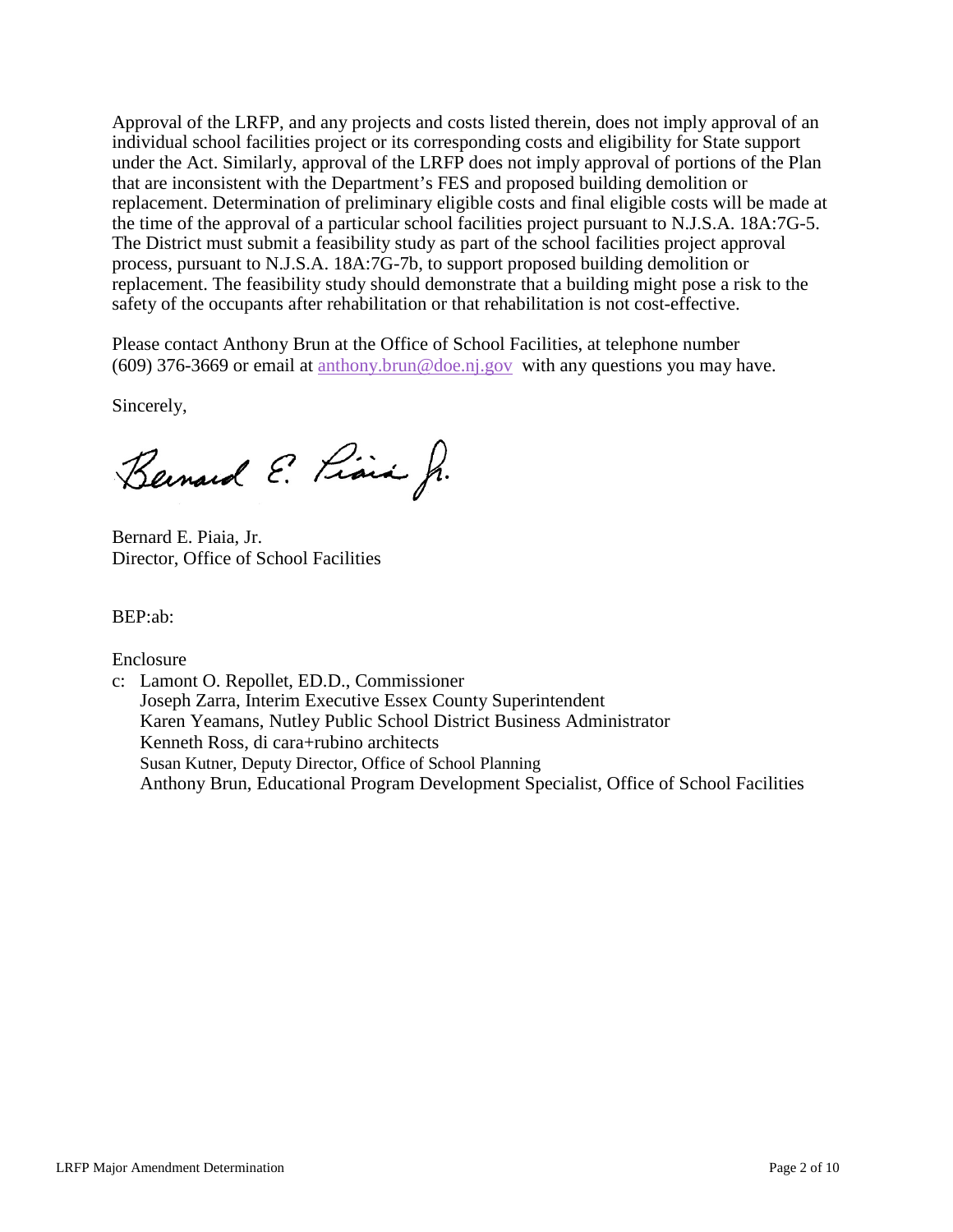# **Nutley Public School District**

# **Summary of the Long-Range Facilities Plan, as Amended**

The Department of Education (Department) has completed its review of the Long-Range Facilities Plan (LRFP or Plan) amendment submitted by the **Nutley Public School District** (District) pursuant to the Educational Facilities Construction and Financing Act, P.L. 2000, c. 72 (N.J.S.A. 18A: 7G-1 *et seq.*), as amended by P.L. 2007, c. 137 (Act), N.J.A.C. 6A:26-1 et seq. (Educational Facilities Code), and the Facilities Efficiency Standards (FES).

This is the Department's summary of the District's LRFP, as amended. The summary is based on the standards set forth in the Act, the Educational Facilities Code, the FES, District-entered data in the Department's LRFP website, and District-supplied supporting documentation. The referenced reports in *italic* text are standard LRFP reports available on the Department's LRFP website.

#### **1. Inventory Overview**

The District provides services for students in grades Pre K-12. The predominant existing school grade configuration is Pre-K-12. The predominant proposed school grade configuration is Pre-K-12. The District is classified as "under 55" for funding purposes.

The District identified existing and proposed schools, sites, buildings, playgrounds, playfields, and parking lots in its LRFP. The total number of existing and proposed district-owned or leased schools, sites, and buildings are listed in Table 1. A detailed description of each asset can be found in the LRFP website report titled *"Site Asset Inventory Report."* Section 6 of this Summary lists work proposed at each school.

|                                                      | <b>Existing</b> | <b>Proposed</b> |
|------------------------------------------------------|-----------------|-----------------|
| Sites:                                               |                 |                 |
| <b>Total Number of Sites</b>                         |                 |                 |
| Number of Sites with no Buildings                    |                 |                 |
| Number of Sites with no Instructional Buildings      |                 |                 |
| <b>Schools and Buildings:</b>                        |                 |                 |
| Total Number of Schools with Enrollments*            |                 |                 |
| <b>Total Number of Instructional Buildings</b>       |                 |                 |
| Total Number of Administrative and Utility Buildings |                 |                 |
| <b>Total Number of Athletic Facilities</b>           |                 |                 |
| <b>Total Number of Parking Structures</b>            |                 |                 |
| <b>Total Number of Temporary Facilities</b>          |                 |                 |

### **Table 1: Inventory Summary**

*\*Includes schools with three-digit Department code numbers and Fall Report enrollments.*

**As directed by the Department, incomplete school facilities projects that have project approval from the Department are represented as "existing" in the Plan.** District schools with incomplete approved projects that include new construction or the reconfiguration of existing program space are as follows: "n/a".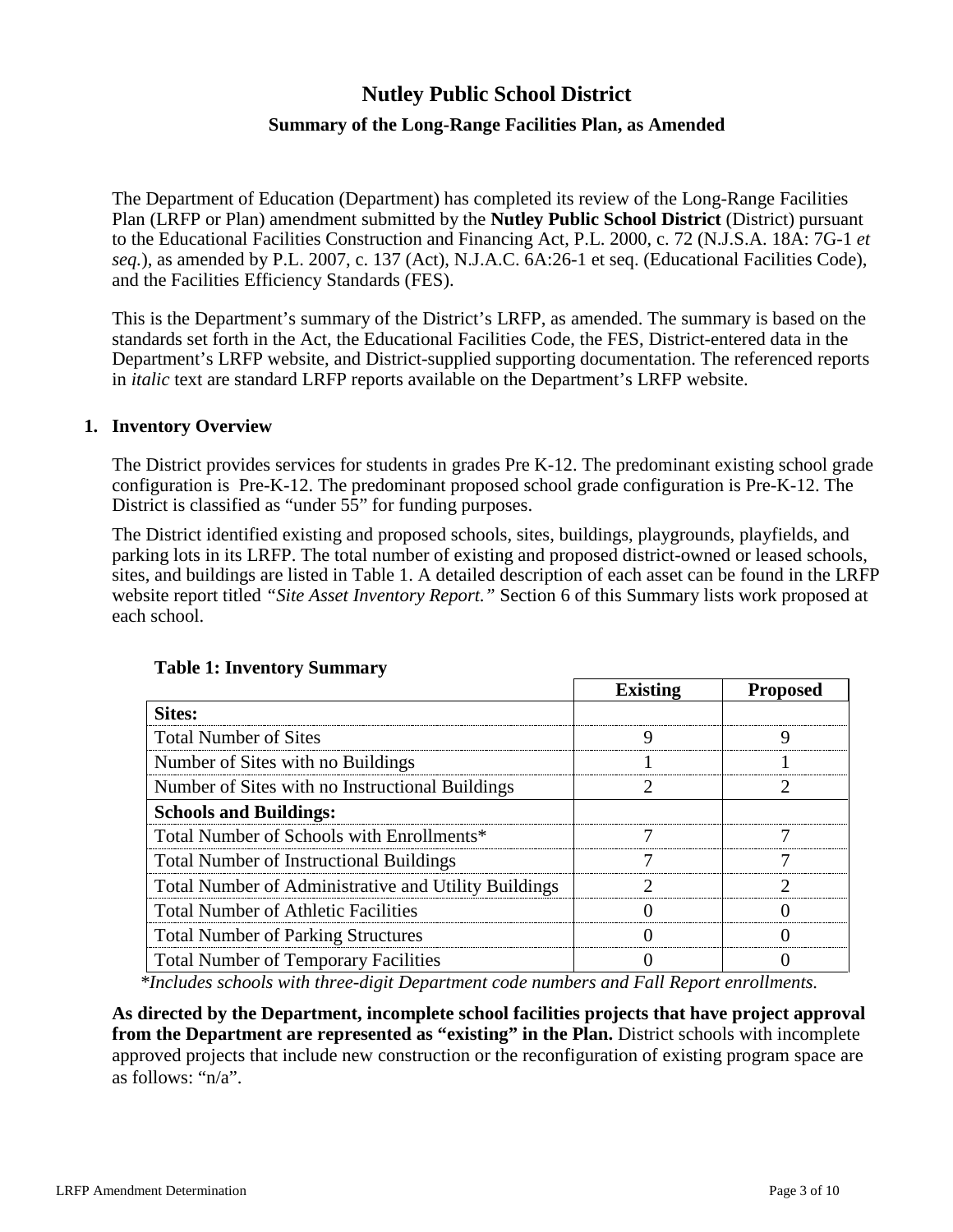Major conclusions are as follows:

- The District is proposing to increase the existing number of District-owned or leased sites.
- The District is proposing to maintain the existing number of District-operated schools.
- The District is proposing to maintain the existing number of District-owned or leased instructional buildings.
- The District is proposing to maintain the existing number of District-owned or leased noninstructional buildings.

**FINDINGS** The Department has determined that the proposed inventory is adequate for approval of the District's LRFP amendment. However, the LRFP determination does not imply approval of an individual school facilities project listed within the LRFP. The District must submit individual project applications for project approval. If building demolition or replacement is proposed, the District must submit a feasibility study, pursuant to N.J.S.A. 18A:7G-7b, as part of the application for the specific school facilities project.

## **2. District Enrollments and School Grade Alignments**

The District determined the number of students, or "proposed enrollments," to be accommodated in the LRFP on a district-wide basis and in each school. The District's existing and proposed enrollments and the cohort-survival projection provided by the Department on the LRFP website are listed in Table 2. Detailed information can be found in the LRFP website report titled "*Enrollment Projection Detail."* Existing and proposed school enrollments and grade alignments can be found in the report titled *"Enrollment and School Grade Alignment."*

|                                | Actual<br><b>Enrollments</b><br>2017-2018<br>school year | <b>District Proposed</b><br><b>Enrollments</b> | Department's<br><b>LRFP Website</b><br>Projection |
|--------------------------------|----------------------------------------------------------|------------------------------------------------|---------------------------------------------------|
| Grades K-12:                   |                                                          |                                                |                                                   |
| Grades K-5, including SCSE     | 1,903                                                    | 1,951                                          | N/A                                               |
| Grades 6-8, including SCSE     | 897                                                      | 1,007                                          | N/A                                               |
| Grades 9-12, including SCSE    | 1,245                                                    | 1,277                                          | N/A                                               |
| <b>Totals K-12</b>             | 4,045                                                    | 4,235                                          |                                                   |
| Pre-Kindergarten:              |                                                          |                                                |                                                   |
| Pre-Kindergarten, Age 3        |                                                          |                                                | N/A                                               |
| Pre-Kindergarten, Age 4        | 20                                                       | 42                                             | N/A                                               |
| Pre-Kindergarten, SCSE         | $\left( \right)$                                         | 10                                             | N/A                                               |
| <b>Totals Pre-Kindergarten</b> | 20                                                       | 52                                             |                                                   |

### **Table 2: Enrollment Comparison**

*"SCSE" = Self-Contained Special Education*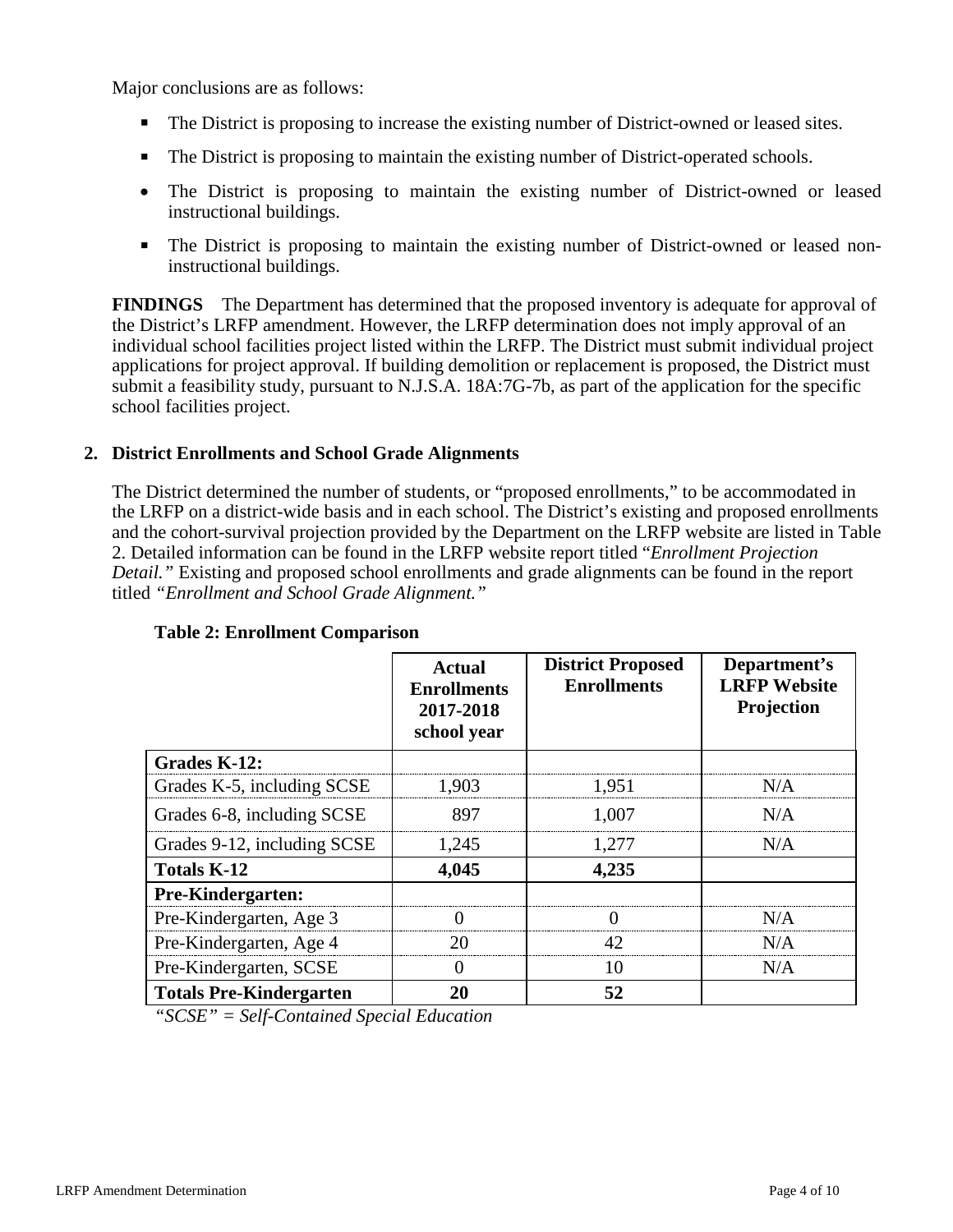Major conclusions are as follows:

- The District did not select the Department's LRFP website projection. Supporting documentation was submitted to the Department as required to justify the proposed enrollments.
- The District is planning for increased enrollments.
- The District is not an ECPA (Early Childhood Program Aid) District.

FINDINGS The Department has determined that the District's proposed enrollments are supportable for approval of the District's LRFP amendment. The Department will require a current enrollment projection at the time an application for a school facilities project is submitted incorporating the District's most recent Fall Enrollment Report in order to verify that the LRFP's planned capacity is appropriate for the updated enrollments.

### **3. FES and District Practices Capacity**

The proposed room inventories for each school were analyzed to determine whether the LRFP provides adequate capacity for the proposed enrollments. Two capacity calculation methods, called "FES Capacity" and "District Practices Capacity," were used to assess existing and proposed school capacity in accordance with the FES and District program delivery practices. A third capacity calculation, called "Functional Capacity," determines Unhoused Students and potential State support for school facilities projects. Functional Capacity is analyzed in Section 5 of this Summary.

- *FES Capacity* only assigns capacity to pre-kindergarten *(if district-owned or operated),* kindergarten, general, and self-contained special education classrooms. No other room types are considered to be capacity-generating**.** Class size is based on the FES and is prorated for classrooms that are sized smaller than FES classrooms. FES Capacity is most accurate for elementary schools, or schools with non-departmentalized programs, in which instruction is "homeroom" based. This capacity calculation may also be accurate for middle schools depending upon the program structure. However, this method usually significantly understates available high school capacity since specialized spaces that are typically provided in lieu of general classrooms are not included in the capacity calculations.
- *District Practices Capacity* allows the District to include specialized room types in the capacity calculations and adjust class size to reflect actual practices. This calculation is used to review capacity and enrollment coordination in middle and high schools.

A capacity utilization factor in accordance with the FES is included in both capacity calculations. A 90% capacity utilization rate is applied to classrooms serving grades K-8. An 85% capacity utilization rate is applied to classrooms serving grades 9-12. No capacity utilization factor is applied to preschool classrooms.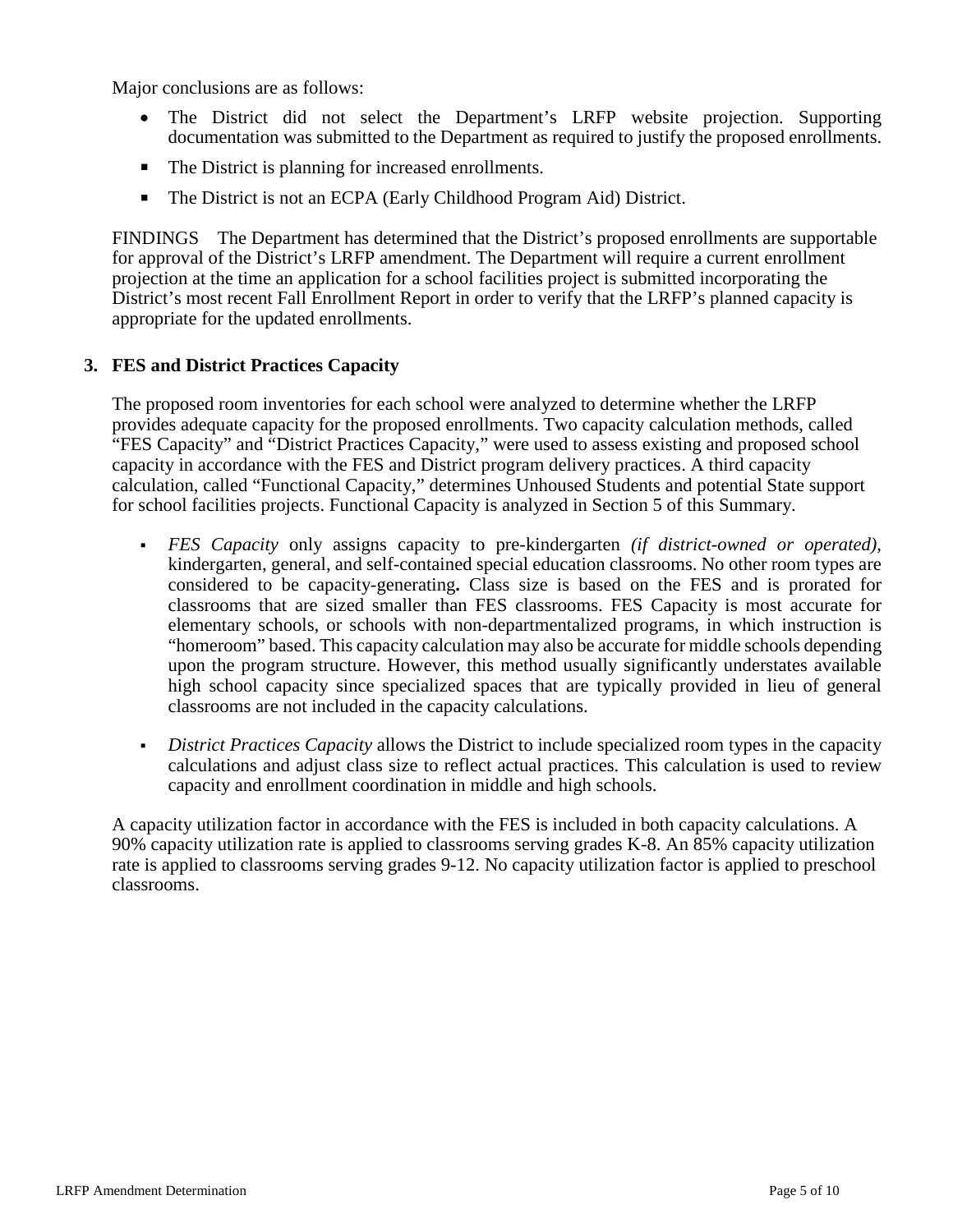Table 3 provides a summary of proposed enrollments and District-wide capacities. Detailed information can be found in the LRFP website report titled "*FES and District Practices Capacity."*

|                                          | <b>Total FES Capacity</b> | <b>Total District Practices</b><br>Capacity |
|------------------------------------------|---------------------------|---------------------------------------------|
| (A) Proposed Enrollments                 | 4.288                     | 4.288                                       |
| $(B)$ Existing Capacity                  | 3,338.96                  | 3,836.35                                    |
| *Existing Capacity Status $(B)$ - $(A)$  | $-949.04$                 | $-451.65$                                   |
| (C) Proposed Capacity                    | 3,864.11                  | 4.446.95                                    |
| <i>*Proposed Capacity Status (C)-(A)</i> | -423.89                   | 158.95                                      |

**Table 3: FES and District Practices Capacity Summary**

*\* Positive numbers signify surplus capacity; negative numbers signify inadequate capacity. Negative values for District Practices capacity are acceptable if proposed enrollments do not exceed 100% capacity utilization.*

Major conclusions are as follows:

- The District has adequately coordinated proposed school capacities and enrollments in the LRFP for grade groups with proposed new construction.
- Adequate justification has been provided by the District if capacity for a school with proposed work in the LRFP deviates from the proposed enrollments by more than 5%.

FINDINGS The Department has determined that proposed District capacity, in accordance with the proposed enrollments, is adequate for approval of the District's LRFP amendment. The Department will require a current enrollment projection at the time an application for a school facilities project is submitted, incorporating the District's most recent Fall Enrollment Report, in order to verify that the LRFP's planned capacity meets the District's updated enrollments.

### **4. Functional Capacity and Unhoused Students Prior to Proposed Work**

*Functional Capacity* was calculated and compared to the proposed enrollments to provide a preliminary estimate of Unhoused Students and new construction funding eligibility. Functional Capacity is the adjusted gross square footage of a school building *(total gross square feet minus excluded space)* divided by the minimum area allowance per Full-time Equivalent student for the grade level contained therein. Unhoused Students is the number of students projected to be enrolled in the District that exceeds the Functional Capacity of the District's schools pursuant to N.J.A.C. 6A:26-  $2.2(c)$ .

*"Excluded Square Feet"* in the LRFP Functional Capacity calculation includes (1) square footage exceeding the FES for any pre-kindergarten, kindergarten, general education, or self-contained special education classroom; (2) grossing factor square footage *(corridors, stairs, mechanical rooms, etc.)* that exceeds the FES allowance, and (3) square feet proposed to be demolished or discontinued from use. Excluded square feet may be revised during the review process for individual school facilities projects.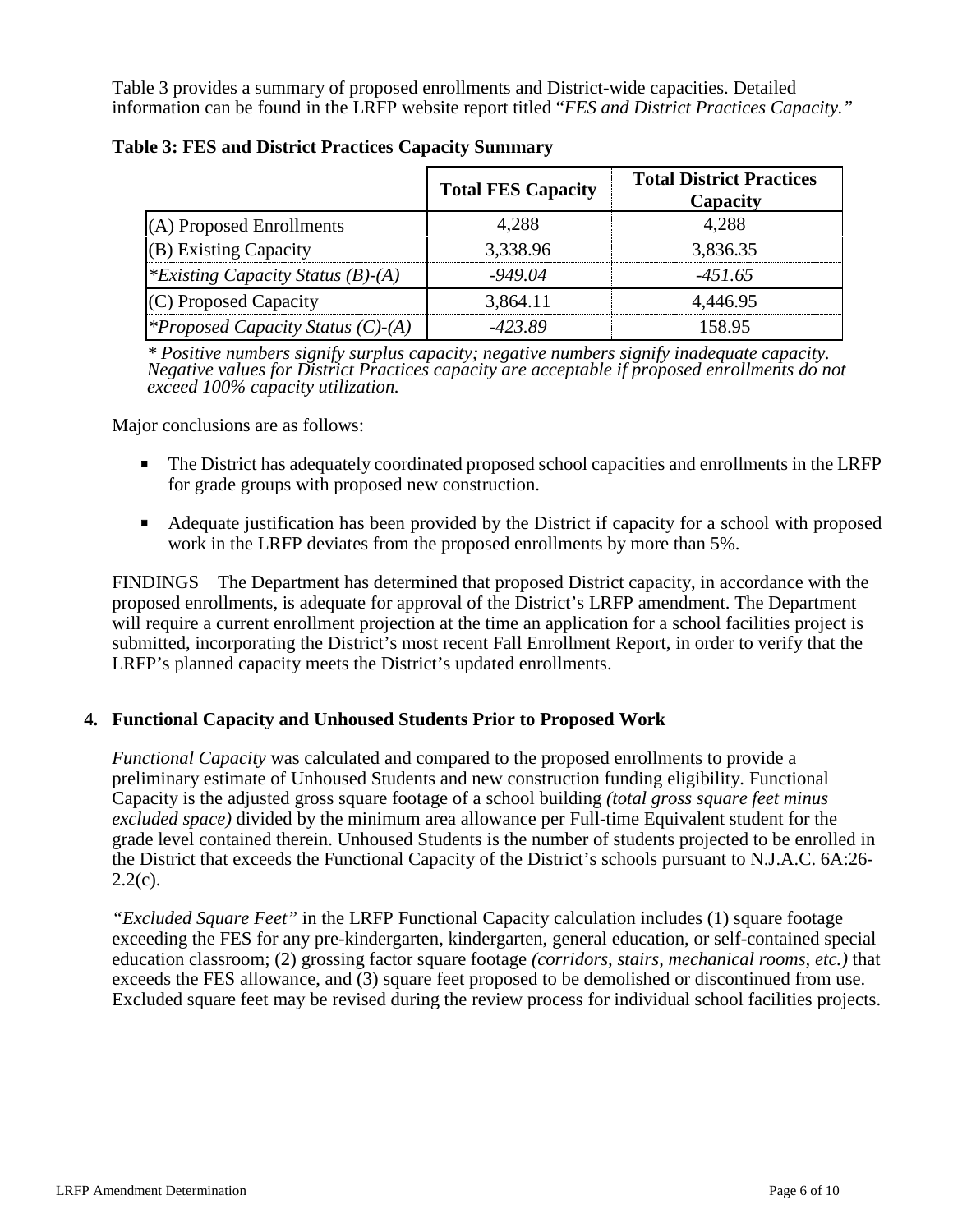Table 4 provides a preliminary assessment of Functional Capacity, Unhoused Students, and Estimated Maximum Approved Area for the various grade groups in accordance with the FES. Detailed information concerning the calculation and preliminary excluded square feet can be found in the LRFP website reports titled *"Functional Capacity and Unhoused Students*" and *"Functional Capacity Excluded Square Feet."*

|                      |            | R          | $C = A-B$       |                | $E = C x D$     |
|----------------------|------------|------------|-----------------|----------------|-----------------|
|                      | Proposed   | Estimated  | Unhoused        | Area           | Estimated       |
|                      | Enrollment | Existing   | <b>Students</b> | Allowance      | Maximum         |
|                      |            | Functional |                 | (gsf/students) | Approved Area   |
|                      |            | Capacity   |                 |                | for Unhoused    |
|                      |            |            |                 |                | <b>Students</b> |
| Preschool (PK)       | 10         |            | 10.00           | 125.00         | 1,250.00        |
| Elementary $(K-5)^*$ | 1,952      | 1,768.35   | 183.65          | 125.00         | 22,956.00       |
| Middle $(6-8)$       | 1,007      | 669.24     | 337.76          | 134.00         | 45,259.60       |
| High $(9-12)$        | 1,277      | 1,155.96   | 121.04          | 151.00         | 18,277.41       |
| <b>Totals K-12</b>   | 4,236      | 3,593.55   |                 |                |                 |

**Table 4: Functional Capacity and Unhoused Students Prior to Proposed Work**

*\*Pre-kindergarten students are not included in the calculations.* 

Major conclusions are as follows:

- The calculations for "Estimated Existing Functional Capacity" school facilities projects that have been approved by the Department but were not under construction or complete at the time of the submission of the LRFP amendment.
- The District, based on the preliminary LRFP assessment, does not have Unhoused Students for the following FES grade groups: n/a.
- The District, based on the preliminary LRFP assessment, does have Unhoused Students for the following FES grade groups: "Grades PK, K-5, 6-8, and 9-12".
- The District is not an ECPA district. Therefore, pre-kindergarten students are not included in the calculations. Unhoused pre-kindergarten self-contained special education students are eligible for State support. A determination of square footage eligible for State support will be made at the time an application for a specific school facilities project is submitted to the Department for review and approval.
- The District is not proposing to demolish or discontinue the use of existing District-owned instructional space. The Functional Capacity calculation excludes square feet proposed to be demolished or discontinued for the following FES grade groups: n/a.

**FINDINGS** Functional Capacity and Unhoused Students calculated in the LRFP are preliminary estimates. Justification for square footage in excess of the FES and the determination of additional excluded square feet, Preliminary Eligible Costs (PEC), and Final Eligible Costs (FEC) will be included in the review process for specific school facilities projects. A feasibility study undertaken by the District is required if building demolition or replacement is proposed per N.J.A.C. 6A:26-  $2.3(b)(10)$ .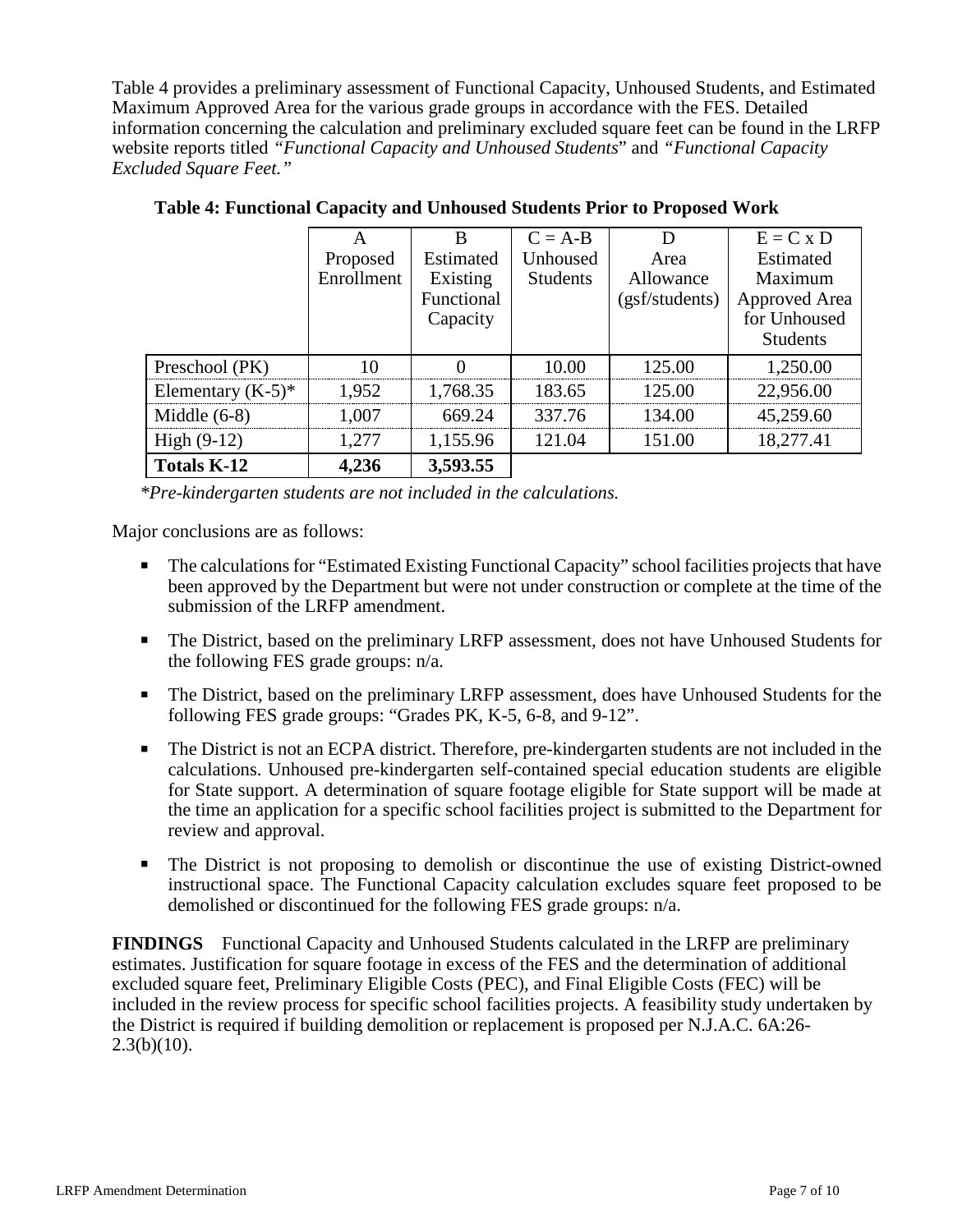# **5. Proposed Work**

The District was instructed to review the condition of its facilities and sites and to propose corrective *"system"* and *"inventory"* actions in its LRFP. *"System"* actions upgrade existing conditions without changing spatial configuration or size. Examples of system actions include new windows, finishes, and mechanical systems. *"Inventory"* actions address space problems by removing, adding, or altering sites, schools, buildings and rooms. Examples of inventory actions include building additions, the reconfiguration of existing walls, or changing room use.

Table 5 summarizes the type of work proposed in the District's LRFP for instructional buildings. Detailed information can be found in the LRFP website reports titled *"Site Asset Inventory," "LRFP Systems Actions Summary," and "LRFP Inventory Actions Summary."* 

| <b>Type of Work</b>                                     | <b>Work Included in LRFP</b> |
|---------------------------------------------------------|------------------------------|
| <b>System Upgrades</b>                                  |                              |
| <b>Inventory Changes</b>                                |                              |
| Room Reassignment or Reconfiguration                    |                              |
| <b>Building Addition</b>                                | $\alpha$                     |
| New Building                                            |                              |
| Partial or Whole Building Demolition or Discontinuation |                              |
| New Site                                                |                              |

#### **Table 5: Proposed Work for Instructional Building**

Major conclusions are as follows:

- The District has proposed system upgrades in one or more instructional buildings.
- The District has proposed inventory changes, including additions and reconfigurations to the Washington, Yantacaw, Walker Middle, and Nutley High Schools.
- The District has not proposed new construction in lieu of rehabilitation in one or more instructional buildings.

Please note that costs represented in the LRFP are for capital planning purposes only. Estimated costs are not intended to represent preliminary eligible costs or final eligible costs of approved school facilities projects.

The Act (N.J.S.A. 18A:7G-7b) provides that all school facilities shall be deemed suitable for rehabilitation unless a pre-construction evaluation undertaken by the District demonstrates to the satisfaction of the Commissioner that the structure might pose a risk to the safety of the occupants even after rehabilitation or that rehabilitation is not cost-effective. Pursuant to N.J.A.C. 6A:26- 2.3(b)(10), the Commissioner may identify school facilities for which new construction is proposed in lieu of rehabilitation for which it appears from the information presented that new construction is justified, provided, however, that for such school facilities so identified, the District must submit a feasibility study as part of the application for the specific school facilities project. The cost of each proposed building replacement is compared to the cost of additions or rehabilitation required to eliminate health and safety deficiencies and to achieve the District's programmatic model.

Facilities used for non-instructional or non-educational purposes are ineligible for State support under the Act. However, projects for such facilities shall be reviewed by the Department to determine whether they are consistent with the District's LRFP and whether the facility, if it is to house students (full or part time) conforms to educational adequacy requirements. These projects shall conform to all applicable statutes and regulations.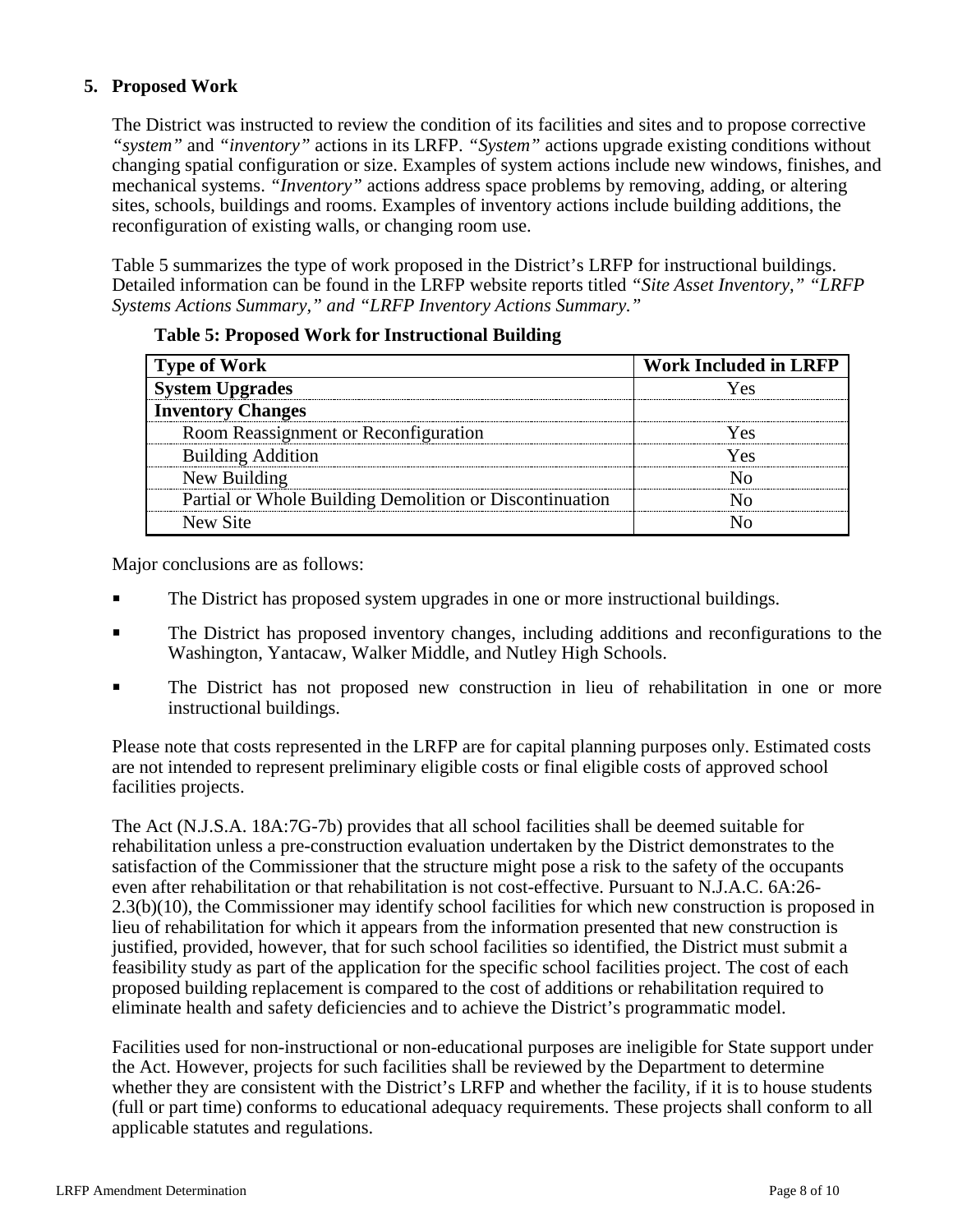**FINDINGS** The Department has determined that the proposed work is adequate for approval of the District's LRFP amendment. However, Department approval of proposed work in the LRFP does not imply that the District may proceed with a school facilities project. The District must submit individual project applications with cost estimates for Department project approval. Both school facilities project approval and other capital project review require consistency with the District's approved LRFP.

# **6. Functional Capacity and Unhoused Students After Completion of Proposed Work**

The *Functional Capacity* of the District's schools *after* completion of the scope of work proposed in the LRFP was calculated to highlight any remaining Unhoused Students.

Table 6 provides a preliminary assessment of Unhoused Students and Estimated Remaining Maximum Area after completion of new construction proposed in the LRFP, if applicable. Detailed information concerning the calculation can be found in the website report titled *"Functional Capacity and Unhoused Students.*"

|                      | Estimated       | Total     | Proposed     | Unhoused        | Estimated       |
|----------------------|-----------------|-----------|--------------|-----------------|-----------------|
|                      | Maximum         | New GSF   | Functional   | <b>Students</b> | Maximum         |
|                      | Approved        |           | Capacity     | after           | Area for        |
|                      | Area for        |           | after        | Construction    | Unhoused        |
|                      | Unhoused        |           | Construction |                 | <b>Students</b> |
|                      | <b>Students</b> |           |              |                 | Remaining       |
| Preschool (PK)       | 1,250.00        |           |              | 10.00           | 1,250.00        |
| Elementary $(K-5)^*$ | 22,956.00       | 28,748.00 | 1,998.34     | 0.00            | 0 OO            |
| Middle $(6-8)$       | 45,259.60       | 47,927.00 | 1,026.91     | 0.00            | 0.00            |
| High $(9-12)$        | 18,277.41       | 4,953.00  | 1,188.76     | 88.24           | 13,324.41       |
| <b>Totals K-12</b>   |                 |           | 4,194.01     |                 |                 |

**Table 6: Functional Capacity and Unhoused Students After Completion of Proposed Work**

*\*Pre-kindergarten students are not included in the calculations.*

Major conclusions are as follows:

- New construction is proposed for the following grade groups: Grades K-5, and 6-8.
- Proposed new construction exceeds the estimated maximum area allowance for Unhoused Students prior to the completion of the proposed work for the following grade groups: Grades K-5 and 6-8.
- The District, based on the preliminary LRFP assessment, will not have Unhoused Students after completion of the proposed LRFP work for the following grade groups: Grades K-5 and 6-8.
- The District, based on the preliminary LRFP assessment, will have Unhoused Students after completion of the proposed LRFP work for the following grade groups: Pre-K, and 9-12.

**FINDINGS** The Functional Capacity and Unhoused Students calculated in the LRFP are preliminary estimates. Justification for square footage in excess of the FES and the determination of additional excluded square feet, Preliminary Eligible Costs (PEC), and Final Eligible Costs (FEC) will be included in the review process for specific school facilities projects.